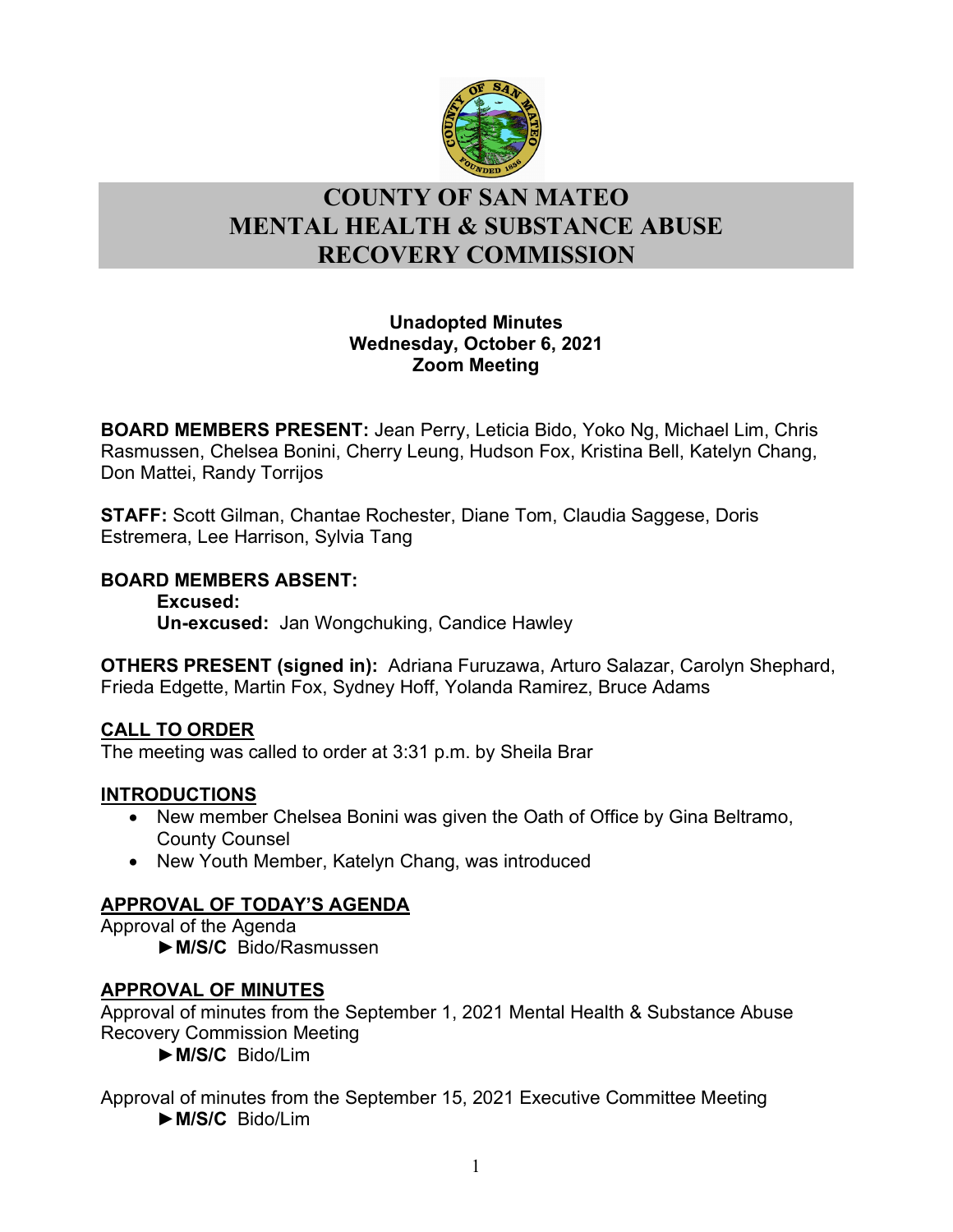## **Correspondence, Announcements, and Public Comment**

Carolyn Shepard, Director, Solutions for Supportive Homes

Solutions for Supportive Homes is a group formed by parents and professionals to address housing needs, specifically to prevent future homelessness for those adults with mental health challenges who are either living with or being supported by aging parents. These adults will not be able to live independently once their parents pass away.

In case you have not heard, the State has included a one-time budget item, called the Behavioral Health Continuum Infrastructure Project which is allocating \$2.2 billion dollars in grants to Counties. This will provide money to build or rehabilitate real estate to create supportive housing for those with SMI. The Counties must match the grant by 25%. Beginning in November, applications for planning grants up to \$100,000 can be submitted, and beginning in January, all applications for projects that are ready to be launched can be submitted. There is technical assistance available to help with the grant writing. There will be several application periods open, but as I stated before, this is a one-time budget items for the period of 2 years.

This is a wonderful opportunity for the County to create much needed housing to help address the gaps we have in our County's Behavioral Health Housing Continuum.

My questions is if the County is considering any projects that could benefit from this funding? Perhaps Scott will be addressing this opportunity in his report later in the meeting.

## **STANDING COMMITTEES**

- **A. Committee for Children & Youth No report given** Next meeting will be held on October 20, 2021 at 4:00 p.m. Via Teams
- **B. Committee for Adults Reported by Yoko Ng** Next meeting will be held on October 20, 2021 at 10:30 a.m. Via Teams
- **C. Committee for Older Adults Reported by Patricia Way** The next meeting will be held on November 3, 2021, at 10:30 a.m. Via Teams
- **D. Mental Health Services Act Steering Committee Reported by Leticia Bido** The next meeting will be held on December 2, 2021. Via Zoom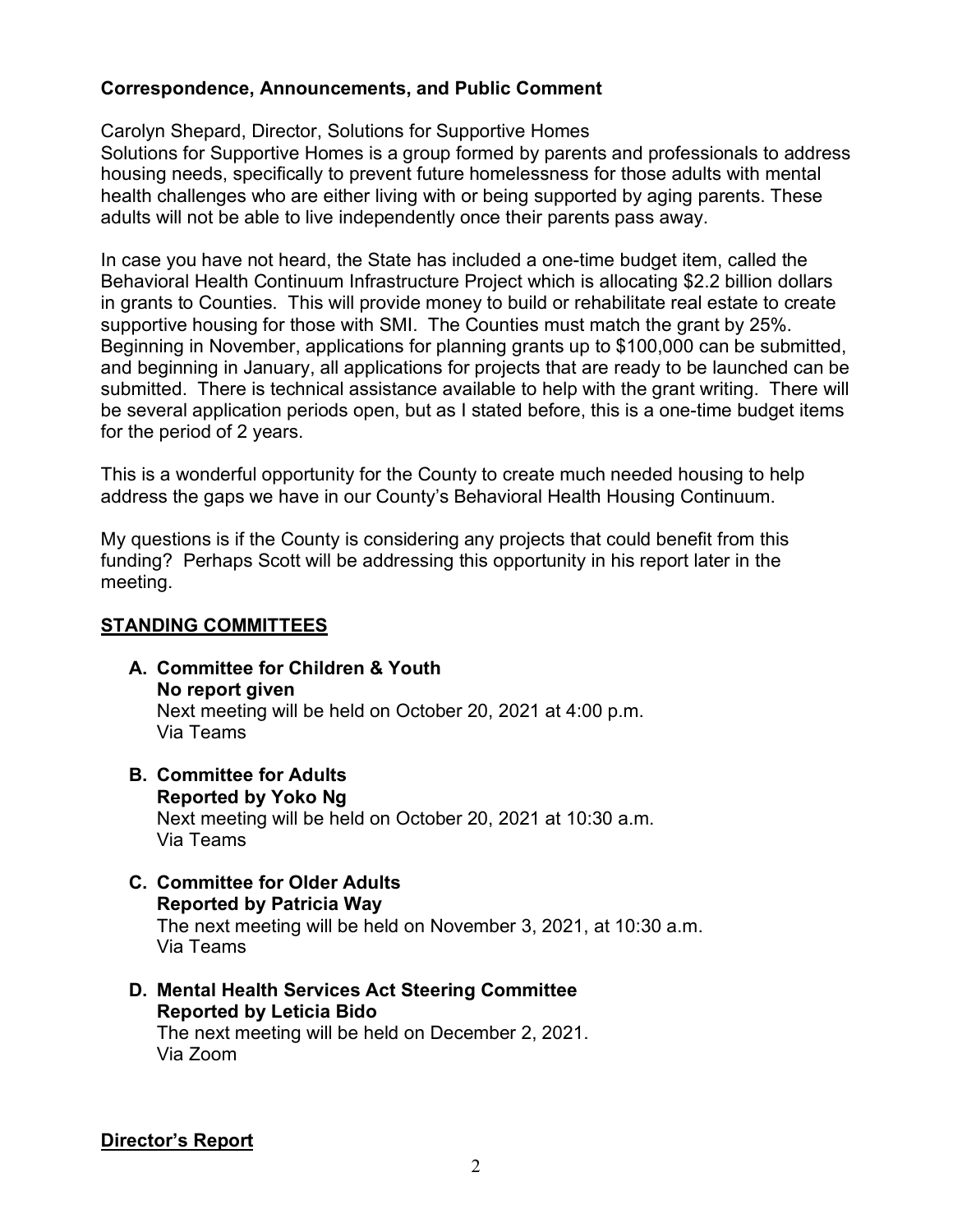Reported by Scott Gilman, Director

Please see the [latest issue](https://www.smchealth.org/sites/main/files/file-attachments/directors_update_202110.pdf?1632937925) of the *Director's Update*.

Scott gave an overview of BHRS' COVID vaccination efforts for our population.

Public Comment

### Jean Perry

I propose that we make a process for community input, whether it is after the MHSA model or otherwise, to make suggestions. Not just BHRS but to entities that would be under the category of behavioral health infrastructure. I am dreaming of having that  $5<sup>th</sup>$  MHRC reinstated at Cordilleras. I am dreaming of this incredible state of the arts dispatch center that would house both the fire, medical, law enforcement, and mental health. I think the items that Carolyn mentioned are just the tip of the iceberg in terms of things that we can use to upgrade, not necessarily create new programs. In the case of Cordilleras, another MHRC would be self-sustaining for the services in that place. I would love to have the opportunity for community input in this. I think it will help guide where the community feels there is a need. MHSA may be in a position to support some of that match, and I would propose that we open this really widely.

### Chelsea Bonini

In conversations I've been in with school board trustees and giving feedback to our state legislatures on the nature of funds, especially one-time funds, most of them are for a limited period of time. There are a lot of partnerships now and probably in the works with various organizations, the comments I've been hearing is that hopefully there's a way to add to funds through collaborations to make the funds last longer and then we could advocate going forward for ongoing funds.

## **Old Business**

Slate of Officers Reported by Leticia Bido and Yoko Ng

- Chair Sheila Brar
- Vice Chair Chris Rasmussen
- Member at Large Jan Wongchuking
- CALBH/C Cherry Lueng

The slate will be voted on at the next meeting.

### **New Business**

No new business

## **Liaison, Task Force and Ad Hoc Committees**

Suicide Prevention Committee Reported by Yoko Ng

The BHRS Office of Diversity and Equity (ODE) along with Star Vista and the Suicide Prevention Committee led the 2021 Suicide Prevention Month Activities.

Key Accomplishments: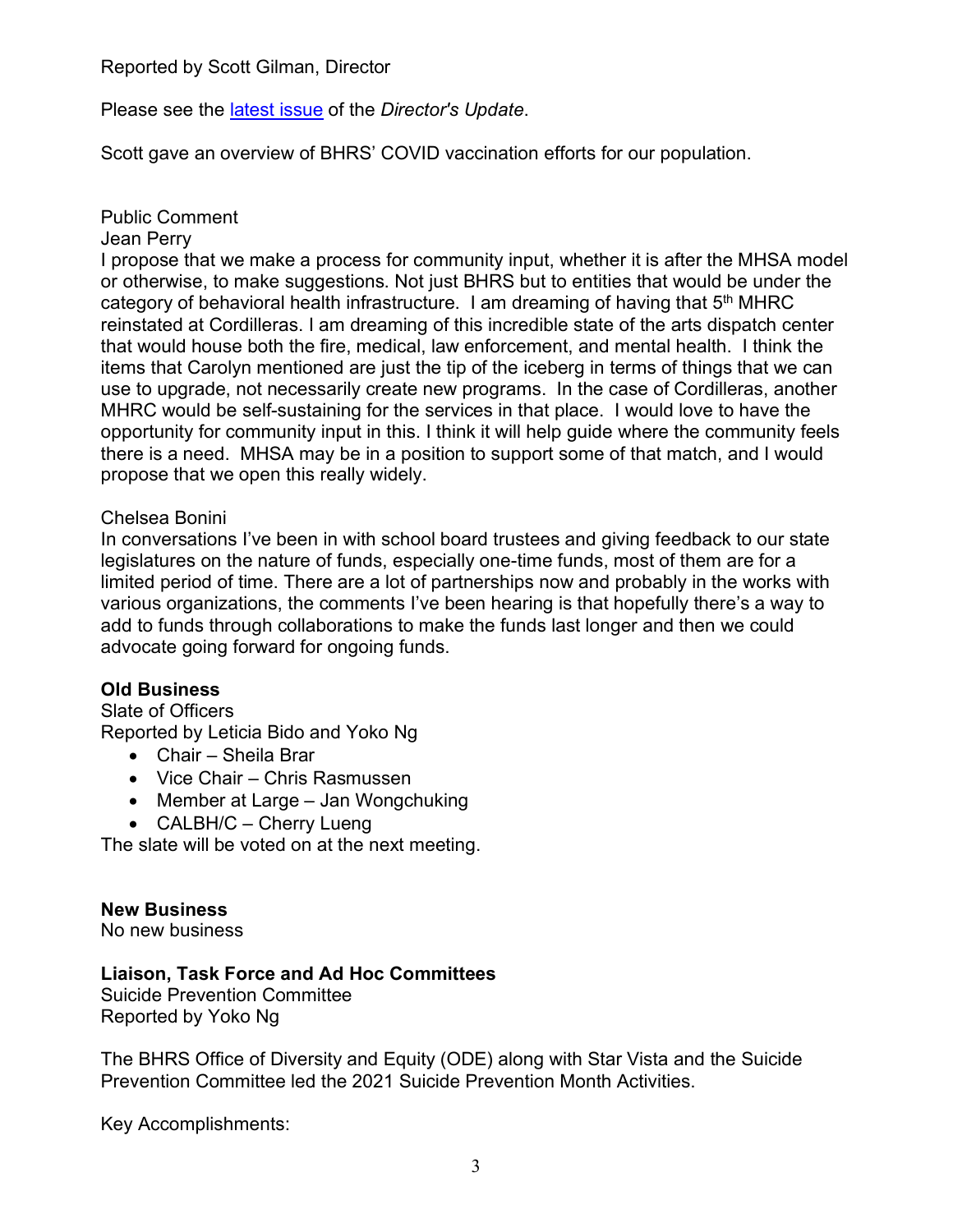- 6 grantees offered events designed to build community resiliency and reduce stigma around suicide by covering the following topics:
	- o Celebrating and Grieving
	- o Community Engagement
	- o Personal Identity and Learning
	- o Framework from Community Activators
- 15 events targeted for various age groups and languages

Big thank you to the many community partners who hosted these great events. Our next meeting is Tuesday, November 2, 2021 from 1:30-3:00 p.m. via Zoom. We will debrief suicide prevention month activities and begin planning for Long Survivors Day on November 20. We will also discuss the Data Workgroup, which focuses on reviewing MHSA Suicide Prevention Program Reports and providing input for an additional suicide data request to our Office of Epidemiology and evaluation at SMC Health.

### Jean Perry, Commissioner

Next months meeting is open to anyone who wants to attend. When the epidemiologist presents we get more detailed information, by neighborhood, group, and community members to see which groups are being hit the hardest and that helps us moving forward in our efforts. The Suicide Prevention Roadmap is an incredible volume that includes some these sliced and diced statistics so you can see which age groups and which ethnicities are the hardest hit. I encourage you to look at the roadmap.

Community Wellness and Crisis Response Committee Reported by Chris Rasmussen

We've been continuing our discussion on making a recommendation to the Board of Supervisors as it relates to law enforcement and crisis response. We have a draft of recommendations that we will review at the November meeting with hopes to discuss at the meeting. We will select someone from our committee to participate on the committee for the four-city pilot program.

### Martin Fox

The Emergency Behavioral Health Services contract with AMR that was approved by the BOS, 9/2019, is up for renewal. The renewal date is next July 1. If you would get involved in bringing in the ambulance service into compliance with the state's parity laws that insurance companies have to provide, maybe we can have some equal treatment. AMR's medical services ambulance is a thing of technical wonder, the SMART car is nothing in comparison. I would ask that you put that somewhere along your agenda as part of police departments and crisis response committee's scope of work for the next year.

### **Presentation**

MHSARC Bylaws Review Presented by the MHSARC

Proposed changes:

- The language in which the membership composition is listed (see letter from Scott Gruendl, Assistant Director).
- Reinstate voting rights for Youth Commissioners
- Change the name of the commission to the Behavioral Health Commission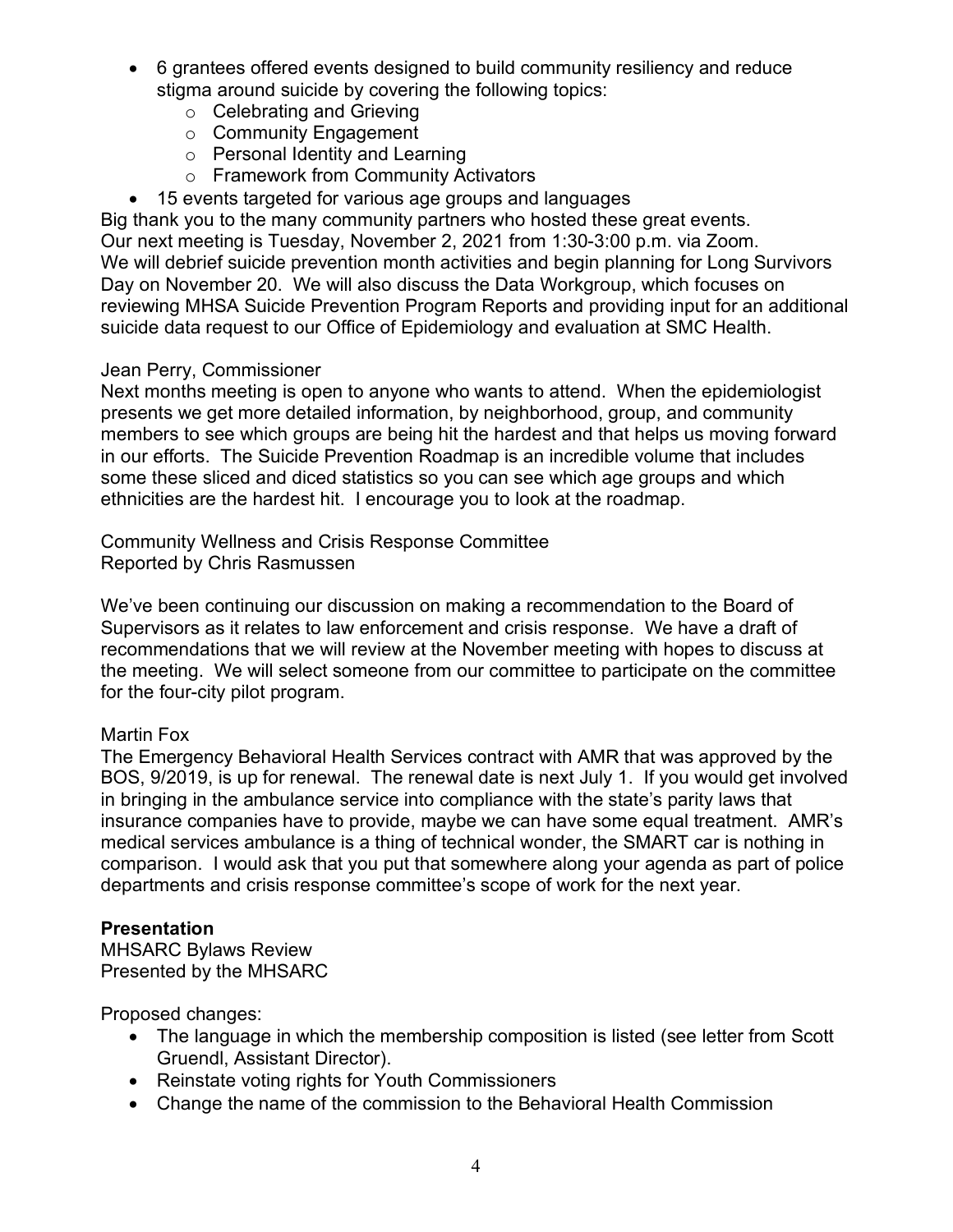The proposed changes will be taken to the Executive Committee to finalize before distributing the bylaws to the full commission. The commission will have 30 days to revie the bylaws before voting to approve.

### Public Comment

#### Chelsea Bonini

Regarding the letter from Scott Gruendl. I agree with the second proposed change of having some way of measuring or accounting for how we would in action accomplish having diversity. The part that says, we would strive to achieve diversity through the recruitment process, I think that is a good addition. I want to be respectful of the conversations that have come before but there is a lot of advocacy going on, especially with the Commission on Disabilities, to be included in that equity discussion at the county level. My personal opinion for the second half of the language where Mr. Gruendl has proposed to omit "the composition of the commission should reflect the demographics of the county as a whole". I feel that is a catch all for other marginalized groups in the county and the demographics that don't have to do with race and that's a huge issue.

#### Jean Perry

I have a similar reservation in terms of the commission being reflective of the client base and not the county demographics. The whole idea is that we're serving the entire county. There are ways in which we are serving those receiving behavioral health services but that doesn't take away our view that we are serving the whole county with all its different communities of interest, types of people, and needs. I would promote fixing that language so that we are accomplishing what the intent is and not have it be something to hide behind.

### Chris Rasmussen

One of our goals was to make this a process where we can have all the information beforehand to read and digest the information prior to the meeting so that we can make comments and ask questions at the meeting. Maybe we could have had the letter 3 or 4 days ago.

#### Sheila Brar

I think we should propose language that is more inclusive and that is something that we may not get done in the next 14 minutes. I like the second half of what Gruendl proposed but that is only one piece and I don't necessarily want to take out the reflection of the county demographics. I suggest we look at this at the Executive Committee meeting and come up with a proposal for the commission.

#### Chris Rasmussen

Regarding the name change, we've looked at this for 2 months and we've received public comment and I propose to change the name to Behavioral Health Commission.

#### Jean Perry

I would propose maintaining the work Recovery in our name. Behavioral Health Recovery Commission.

#### Chris Rasmussen

BHRC is very close to BHRS, it could be confusing. I think the recovery part is all inclusive with behavioral health.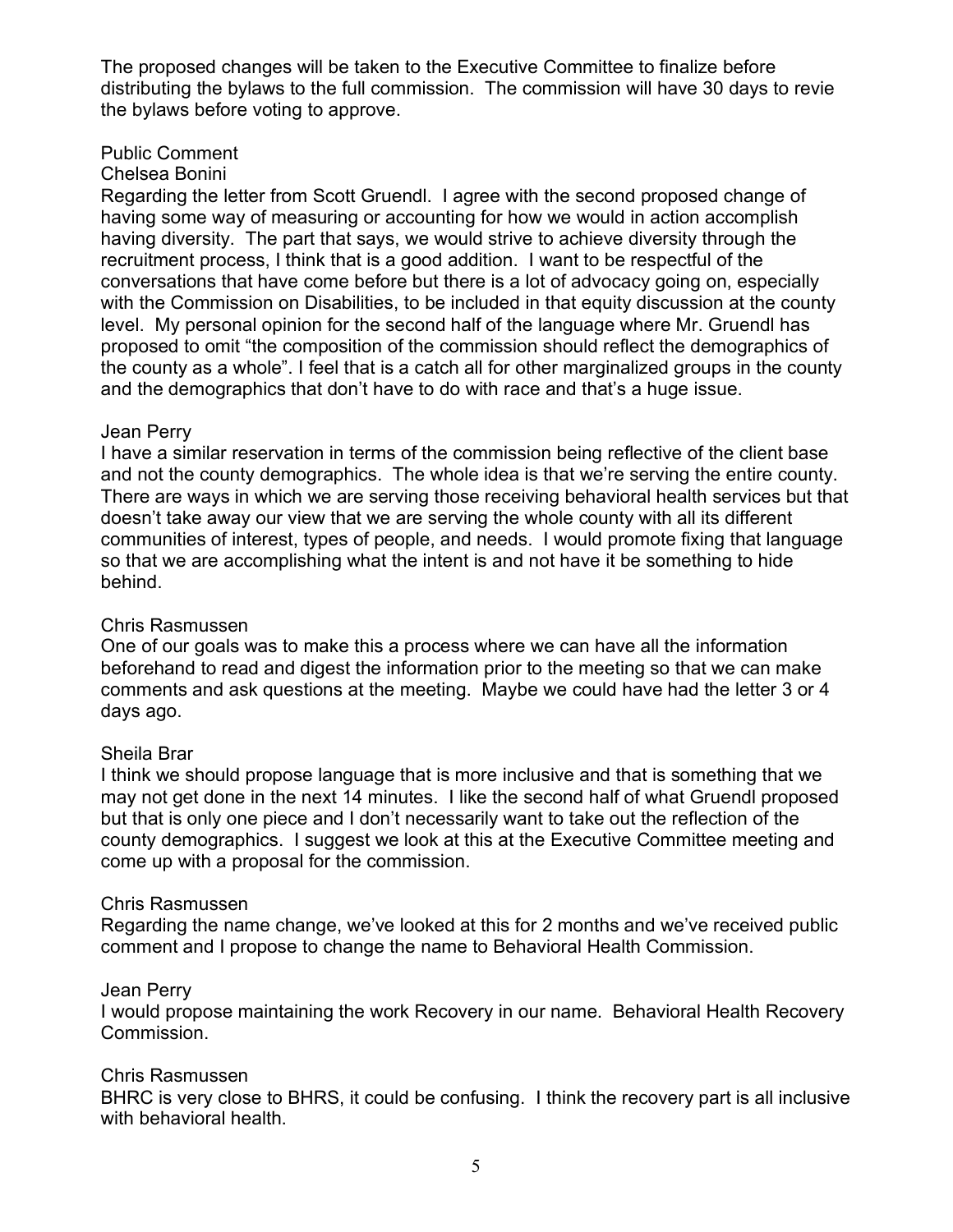### Yoko Ng

I think that we want to minimize it and want to be inclusive, behavioral health is a broad spectrum including all. I'm from the medical health field as an interpreter and to me I understand behavioral health as a journey of healing so to me changing the name to Behavioral Health Commission is a good idea.

## Don Mattei

I'm in favor of shortening it down, I think people will remember it and won't get as confused.

### Cherry Leung

I think shorter is better, it's easier for everyone to remember and it won't be confusing with other names and it is all inclusive.

### Sheila Brar

I looked up other boards/commissions and we would be more inline with them and our umbrella organization the California Association of Local Behavioral Health Boards and Commissions.

### Hudson Fox

To make it easier for people to remember, shorter is better. Adding the recovery part is a little awkward, it's all encompassing with behavioral health.

### Kathlyn Chang

I second what Hudson said and what Sheila said about other boards/commissions having the behavioral health name. Personally, I think it sounds nice and flushes out well with out groups in the county. It's easier to remember.

Jean Perry

It would be hard to make it worse than MHSARC.

### Randy Torrijos

I commend the commission for taking on the name change. It might seem like a simple thing but it's a lot of work. No one the BOS has referred to the commission by it's full name because it is so long.

| <b>Meeting Adjourned:</b>                | The meeting was adjourned at 4:57 p.m. by<br><b>Sheila Brar</b>       |
|------------------------------------------|-----------------------------------------------------------------------|
| <b>Next MHSARC Meeting:</b>              | November 3, 2021 from <b>3:30-5:00 p.m.</b><br><b>Virtual Meeting</b> |
| <b>Next Executive Committee Meeting:</b> | Wednesday, November 17, 2021 at 3:00 p.m.<br><b>Virtual Meeting</b>   |